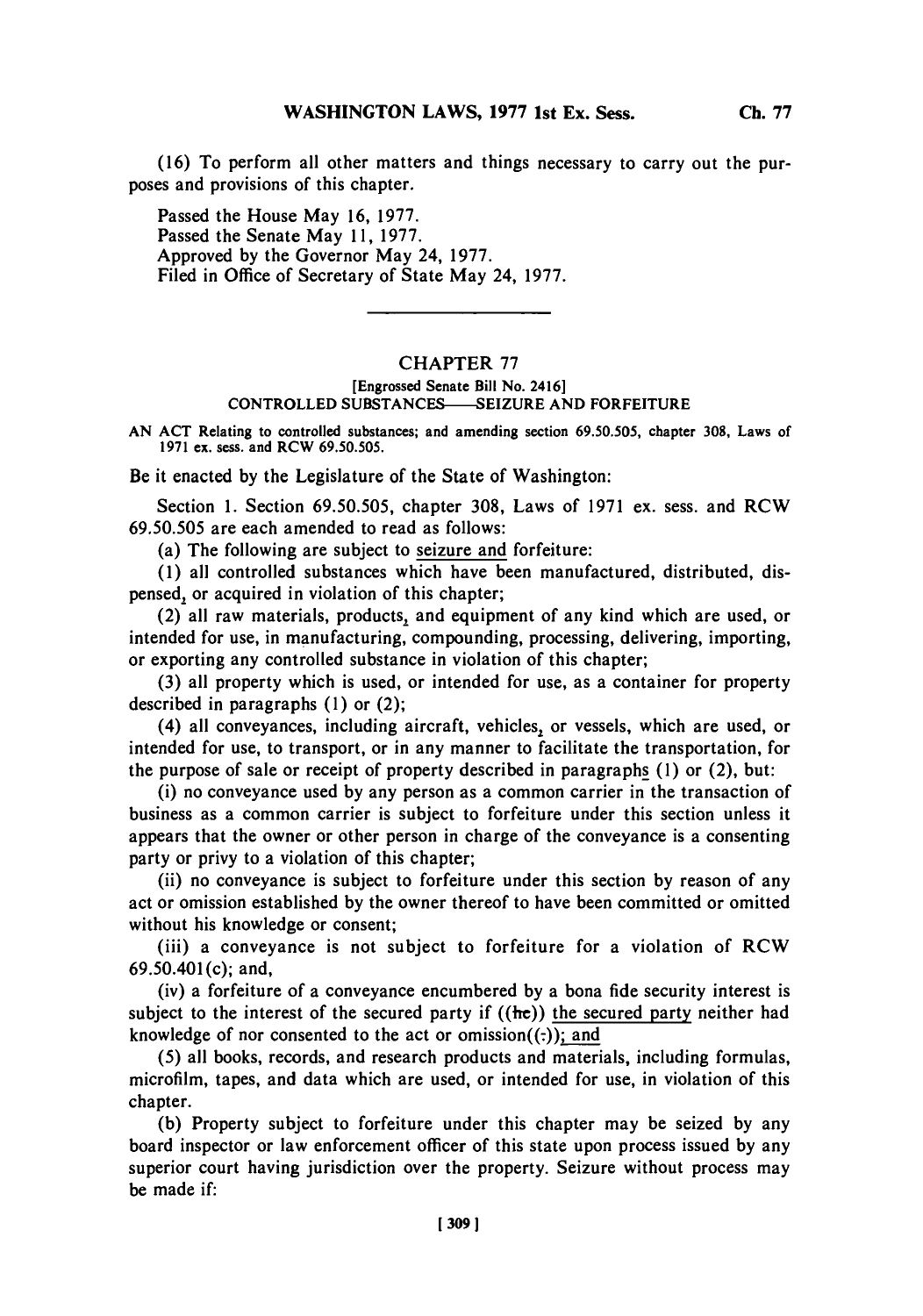**(1)** the seizure is incident to an arrest or a search under a search warrant or an inspection under an administrative inspection warrant;

(2) the property subject to seizure has been the subject of a prior judgment in favor of the state in a criminal injunction or forfeiture proceeding based upon this chapter;

**(3)** a board inspector or law enforcement officer has probable cause to believe that the property is directly or indirectly dangerous to health or safety; or

(4) the board inspector or law enforcement officer has probable cause to believe that the property was used or is intended to be used in violation of this chapter.

(c) In the event of seizure pursuant to subsection (b), proceedings ((under sub**section (d) shall be instituted promptly)** for forfeiture shall be deemed commenced **by** the seizure. The law enforcement agency under whose authority the seizure was made shall cause notice to be served within fifteen days following the seizure on the owner of the property seized and the person in charge thereof and any person having any known right or interest therein, of the seizure and intended forfeiture of the seized property. The notice may be served **by** any method authorized **by** law or court rule including but not limited to service **by** certified mail with return receipt requested. Service **by** mail shall be deemed complete upon mailing within the **fif**teen day period following the seizure.

**(d)** ((Property taken or detained under this section shall not be subject to replevin, but is deemed to be in the custody of the board or seizing law enforcement agency subject only to the orders and decrees of the superior court having jurisdiction over the forfeiture proceedings. When property is seized under this chapter, **the board or seizing law enforcement agency may:** 

(1) place the property under seal;<br>(2) remove the property to a place designated by it; or

(3) request the appropriate sheriff or director of public safety to take custody of **the property and remove it to an appropriate location for disposition in accordance** with law.

 $\langle \mathbf{e} \rangle$ )) If no person notifies the seizing law enforcement agency in writing of the person's claim of ownership or right to possession of items specified in subsection (a)(4) of this section within forty-five days of the seizure, the item seized shall be deemed forfeited.

(e) **If** any person notifies the seizing law enforcement agency in writing of the person's claim of ownership or right to possession of items specified in subsection  $(a)(4)$  of this section within forty–five days of the seizure, the person or persons shall be afforded a reasonable opportunity to be heard as to the claim or right. The hearing shall be before the chief law enforcement officer of the seizing agency or the chief law enforcement officer's designee, except that any person asserting a claim or right may remove the matter to a court of competent jurisdiction if the aggregate value of the article or articles involved is more than five hundred dollars. **A** hearing before the seizing agency and any appeal therefrom shall be under chapter 34.04 RCW. In a court hearing between two or more claimants to the article or articles involved, the prevailing party shall be entitled to a judgment for costs and reasonable attorney's fees. The burden of producing evidence shall be upon the person claiming to be the lawful owner or the person claiming to have the lawful right to possession of items specified in subsection (a)(4) of this section. The